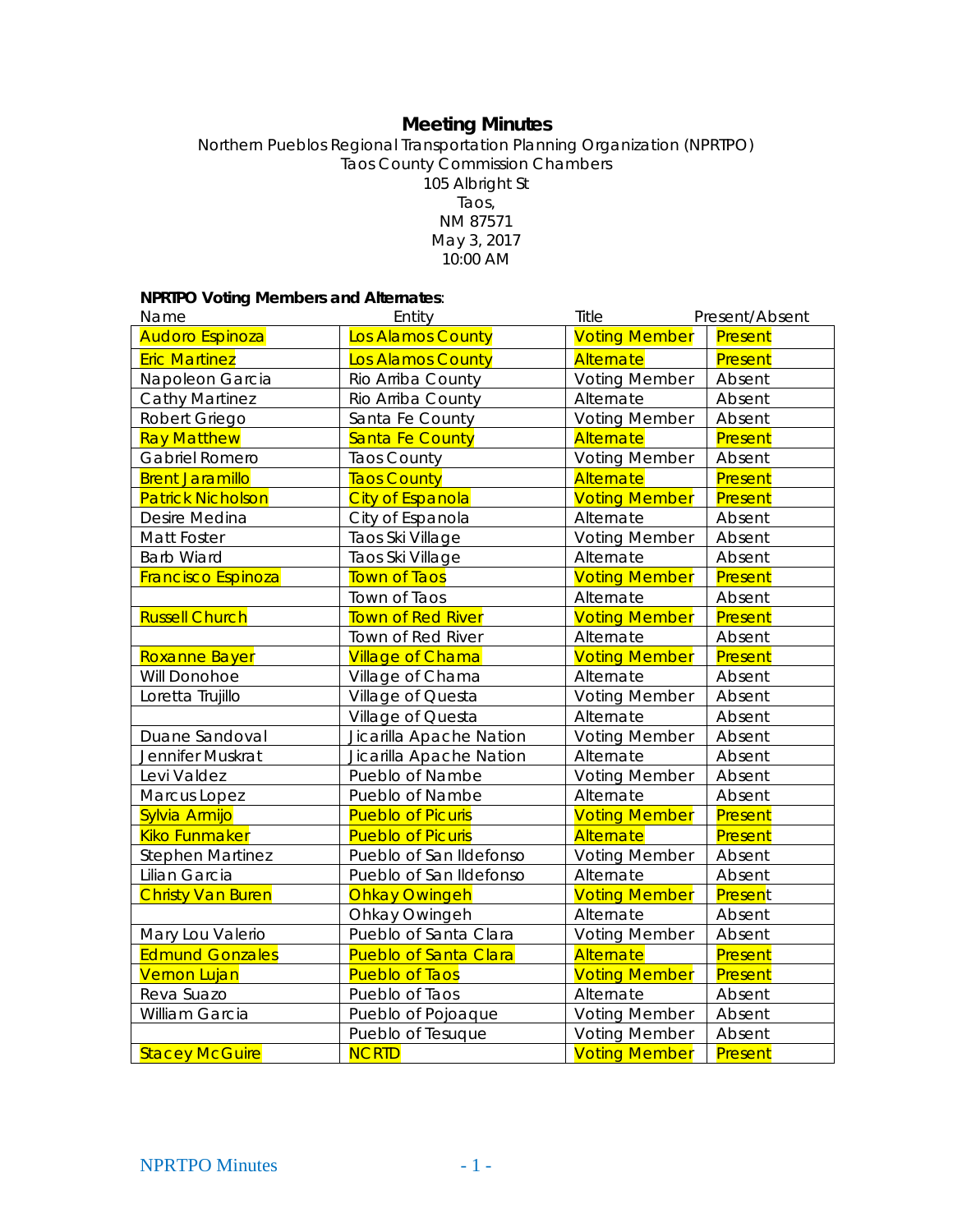# **NCNMEDD/NPRTPO Staff**

| Eric Ghahate      | <b>NCNMEDD</b> |
|-------------------|----------------|
| Dennis T. Salazar | <b>NCNMEDD</b> |

# **NMDOT Staff**

Ron D. Shutiva<br>
Paul Brascher<br>
NMDOT-District 5 Rep NMDOT-District 5 Representative

# **Guest Members**

Debra Chavez Taos County

John Madrid **Jicarilla Apache Nation** Candyce O'Donnell Taos County Commissioner Anette Meertens Taos Bridge Safety Network Luanne Dreyer Elliott Taos Bridge Safety Network

# **I. Call Meeting to Order**

The Meeting was called to order at 10:20 p.m. by Chair Stacey McGuire, NCRTD.

### **II. Pledge of Allegiance**

#### **III. Welcome and Introductions:**

Individual introductions were conducted by each NPRTPO member and guests.

### **IV. Approval of the Agenda:**

Chair Stacey McGuire, NCRTD, called for a motion to approve the agenda

Audoro Espinoza, Los Alamos County, made the motion to approve the agenda; the motion was seconded by Russel Church, Town of Red River. The motion carried and all voted in favor.

# **V. Approval of the Minutes: (April 5, 2017 – NCRTD)**

Chair Stacey McGuire, NCRTD called for a motion to approve the minutes as submitted.

Brent Jaramillo, Taos County made the motion to approve the minutes as submitted; the motion was seconded by Patrick Nicholson, City of Espanola. The motion carried and all voted in favor.

#### **VI. Public Comments-5 minutes/person**:

Chair Stacey McGuire, NCRTD called for any public comment.

Under Public Comment Anette Meertens and Luanne Dreyer Elliot from the Taos Bridge Safety Network addressed the Board with safety concerns regarding the Taos Gorge Bridge. Input and comments were given by members of the board, NPRTPO Program Manager Eric Ghahate and Taos County Commissioner Candyce O'Donnell. NMDOT District-5 Representative Paul Brascher gave input as to what research NMDOT has conducted. At this point no decisions were made but conversation about the Safety of the Gorge Bridge will continue.